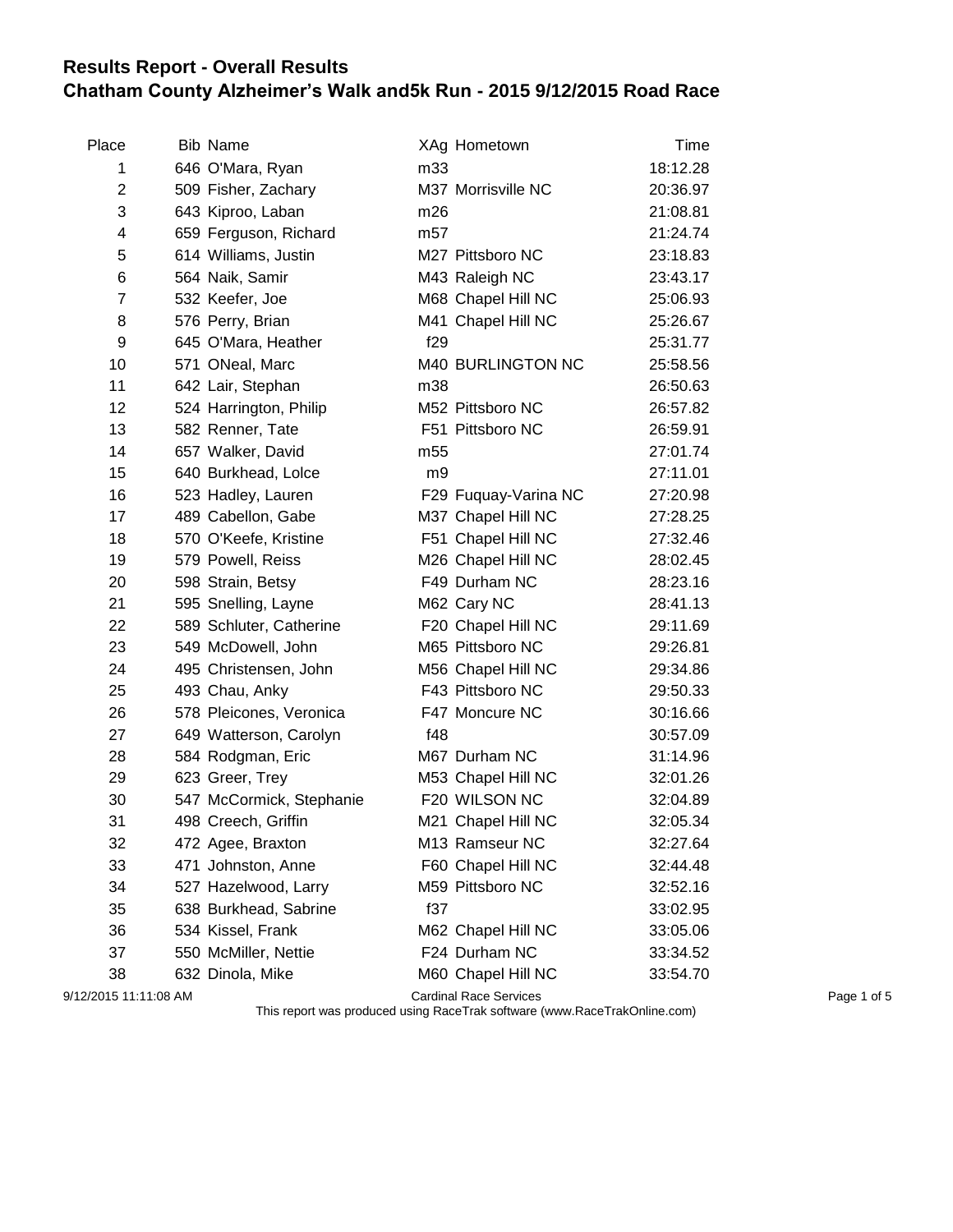| Place | <b>Bib Name</b>           | XAg Hometown       | Time     |
|-------|---------------------------|--------------------|----------|
| 39    | 545 Marsh, Kelly          | F35 Sanford NC     | 33:59.80 |
| 40    | 520 Greger Holt, George   | M60 Pittsboro NC   | 34:00.76 |
| 41    | 521 Greger-Holt, Nansi    | F59 Pittsboro NC   | 34:00.82 |
| 42    | 563 Naik, Roan            | M10 Raleigh NC     | 34:14.39 |
| 43    | 573 Paulsen, Susan        | F54 Chapel Hill NC | 34:37.84 |
| 44    | 613 whitt, terrie         | f54 Pittsboro NC   | 34:48.01 |
| 45    | 664 Powers, Bill          | m81                | 35:01.31 |
| 46    | 538 Lange, Lizzie         | F41 Chapel Hill NC | 35:15.68 |
| 47    | 565 Naik, Samir           | M42 Raleigh NC     | 35:18.02 |
| 48    | 599 Strain, Donn          | M47 Durham NC      | 35:28.43 |
| 49    | 480 Braley, Shirley       | F59 Chapel Hill NC | 35:45.51 |
| 50    | 496 Cooper, Sam           | M60 Pittsboro NC   | 35:52.34 |
| 51    | 626 Pulliam, Brenda       | F55 Chapel Hill NC | 35:56.19 |
| 52    | 653 Thornburg, Katherine  | f()                | 36:19.68 |
| 53    | 485 Burns, Grace          | F10 Moncure NC     | 36:19.70 |
| 54    | 487 Burns, Sadie          | F8 Moncure NC      | 36:19.82 |
| 55    | 486 Burns, Robert         | M36 Moncure NC     | 36:21.14 |
| 56    | 656 Walker, Linda         | f54                | 36:23.22 |
| 57    | 512 Freundlich, Gary      | M50 Pittsboro, NC  | 36:47:00 |
| 58    | 533 kissel, anne          | f66 Chapel Hill NC | 36:58.72 |
| 59    | 526 Haywood, Marion       | F68 Chapel Hill NC | 37:18.03 |
| 60    | 575 Penticoff, Rebecca    | F42 Chapel Hill NC | 37:21.49 |
| 61    | 648 Lewter, Kim           | f34                | 37:23.14 |
| 62    | 535 Kuerbitz, Dale        | M49 Pittsboro NC   | 37:31.75 |
| 63    | 551 McMiller, Yvette      | f51 Durham NC      | 37:33.84 |
| 64    | 531 Jonsson Funk, Michele | F43 Chapel Hill NC | 37:34.30 |
| 65    | 634 Riddle, Kirsten       | f28                | 37:39.67 |
| 66    | 525 Hart, Terry           | F44 Chapel Hill NC | 37:47.71 |
| 67    | 655 Hite, Jody            | f48                | 37:47.82 |
| 68    | 548 McDiarmid, Jim        | M75 Pittsboro NC   | 38:37.53 |
| 69    | 542 Lucas, Tracey-Lee     | F46 DURHAM NC      | 39:49.53 |
| 70    | 606 Turnbull, Ann         | F67 Pittsboro NC   | 39:59.21 |
| 71    | 530 Agee, Ashley          | F32 Ramseur NC     | 40:13.83 |
| 72    | 477 Baldwin, Monica       | F30 Durham NC      | 40:14.81 |
| 73    | 616 Wilson, James         | M73 Pittsboro NC   | 40:45.90 |
| 74    | 587 Rogers, Sion          | M81 Pittsboro NC   | 40:45.95 |
| 75    | 559 Morton, Carolyn       | F79 Pittsboro NC   | 41:19.03 |
| 76    | 662 Bierlein, Patrick     | m42                | 41:43.89 |
| 77    | 597 Spores, Kim           | F45 Chapel Hill NC | 41:44.86 |
| 78    | 596 Spores, Ken           | M52 Chapel Hill NC | 41:45.37 |
| 79    | 644 Yang, Sabrina         | f27                | 42:10.50 |
| 80    | 562 Naik, Bela            | F45 Raleigh NC     | 42:23.35 |

9/12/2015 11:11:09 AM Cardinal Race Services Page 2 of 5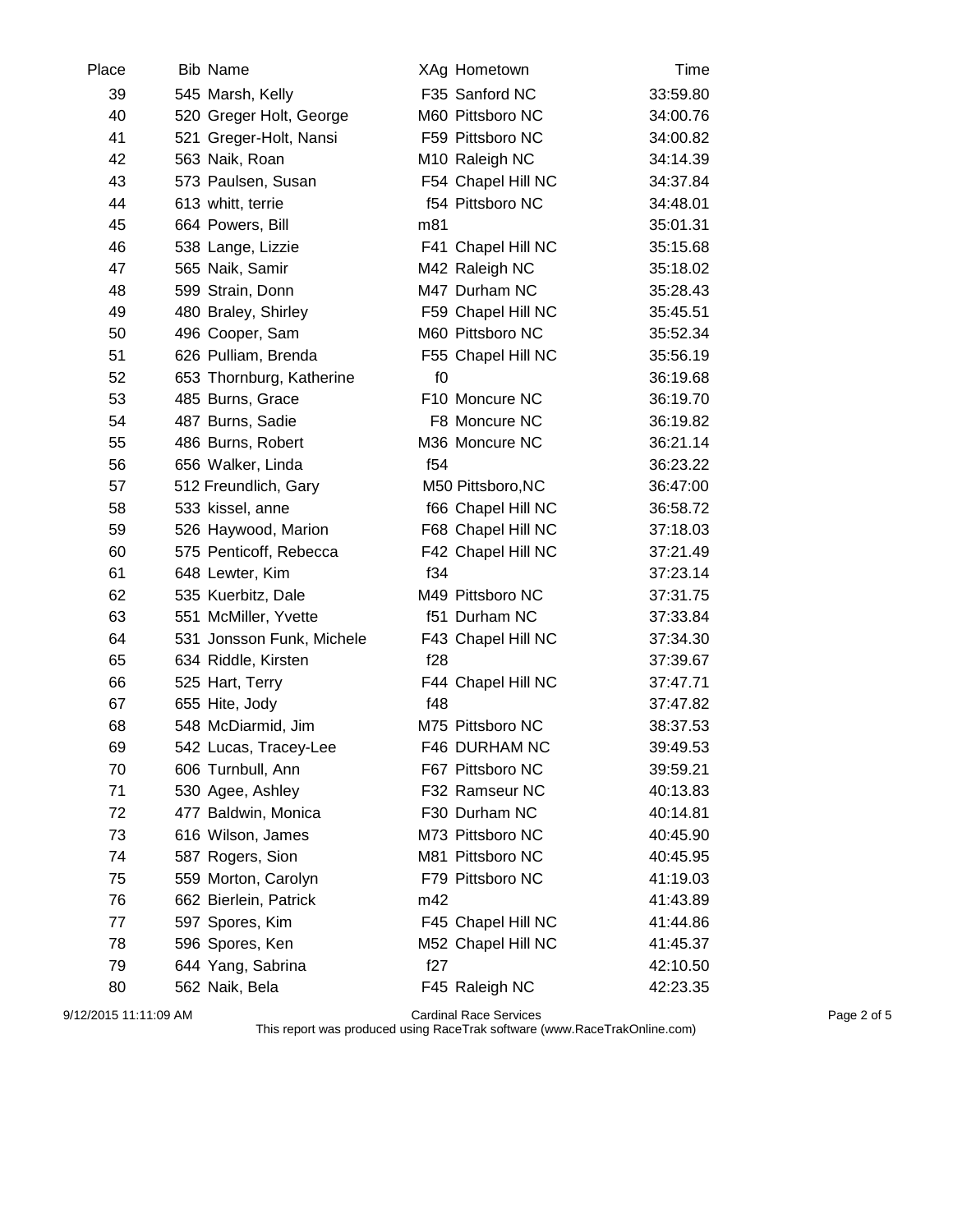| Place | <b>Bib Name</b>         | XAg Hometown         | Time     |
|-------|-------------------------|----------------------|----------|
| 81    | 630 Ferguson, Lynn      | F69 Pittsboro NC     | 42:40.65 |
| 82    | 529 Johnson, Arvilla    | F53 Chapel Hill NC   | 42:45.89 |
| 83    | 667 Steffen, Louisa     | f22                  | 42:46.06 |
| 84    | 671 Sutton, Mary        | f52                  | 42:46.68 |
| 85    | 600 Szwedo, Cheryl      | F29 Apex NC          | 42:46.82 |
| 86    | 505 Farinola, Joe       | M80 Chapel Hill NC   | 42:46.91 |
| 87    | 558 Morgan, Barbara     | F54 Robbins NC       | 42:57.65 |
| 88    | 612 West, Kathryn       | F60 Pittsboro NC     | 42:58.46 |
| 89    | 502 Decker, Eric        | M50 Apex NC          | 43:20.35 |
| 90    | 514 Gaddy, Myra         | f54 Asheboro NC      | 43:32.45 |
| 91    | 543 Mandel, Stanley     | M78 Pittsboro NC     | 44:40.11 |
| 92    | 615 Williams, Tory      | M36 Ramseur NC       | 44:46.86 |
| 93    | 522 Grogan, Sonia       | F46 Pittsboro NC     | 44:49.84 |
| 94    | 544 Marsh, Erin         | M41 Sanford NC       | 45:01.07 |
| 95    | 541 Long, Chrissy       | F37 Cary NC          | 45:35.59 |
| 96    | 552 Millager, Sue       | F56 Carrboro NC      | 46:14.20 |
| 97    | 621 Harter, Meghan      | F30 Carrboro NC      | 46:14.79 |
| 98    | 588 Salmon, Beth        | F51 Clayton NC       | 46:26.06 |
| 99    | 624 Stump, Silva        | F49 Chapel Hill NC   | 47:07.41 |
| 100   | 580 Rankin, Katie       | F65 Carrboro NC      | 47:07.80 |
| 101   | 539 Levine, Arnold      | M81 Pittsboro NC     | 48:01.45 |
| 102   | 658 Drake, Misty        | f39                  | 48:05.91 |
| 103   | 590 Scott, Jewel        | F41 Raleigh NC       | 48:06.56 |
| 104   | 637 Mckerlie, Shannon   | f21                  | 48:19.41 |
| 105   | 479 Blevins, Lisa       | F52 CARY NC          | 48:22.30 |
| 106   | 652 Luke, Andrea        | f24                  | 48:22.45 |
| 107   | 641 Chewning, Laurie    | f40                  | 49:23.82 |
| 108   | 668 Ladd, Karen         | f52                  | 50:17.83 |
| 109   | 604 Tucker, Don         | M87 Pittsboro NC     | 50:23.86 |
| 110   | 601 Thajudeen, Karen    | F59 Chapel Hill NC   | 50:28.89 |
| 111   | 556 Miller, Trish       | F53 Winston-Salem NC | 50:31.82 |
| 112   | 491 Cates, Nita         | F53 Chapel Hill NC   | 50:37.85 |
| 113   | 577 Peterson, Pam       | F64 Chapel Hill NC   | 50:51.80 |
| 114   | 631 Dinola, Sandy       | F60 Chapel Hill NC   | 50:52.82 |
| 115   | 628 Gollman, Minnie     | F68                  | 51:13.80 |
| 116   | 633 Gallman, Phillip    | M74                  | 51:20.42 |
| 117   | 546 McAndrews, Kathleen | F57 Chapel Hill NC   | 52:04.69 |
| 118   | 617 Wilson, Lee         | F73 Pittsboro NC     | 52:05.83 |
| 119   | 611 Wenger, Janice      | F62 Pittsboro NC     | 52:11.81 |
| 120   | 586 Rogers, Gillian     | F59 Pittsboro NC     | 52:12.60 |
| 121   | 516 Gebhart, Catherine  | F53 Durham NC        | 52:13.34 |

9/12/2015 11:11:10 AM Cardinal Race Services Page 3 of 5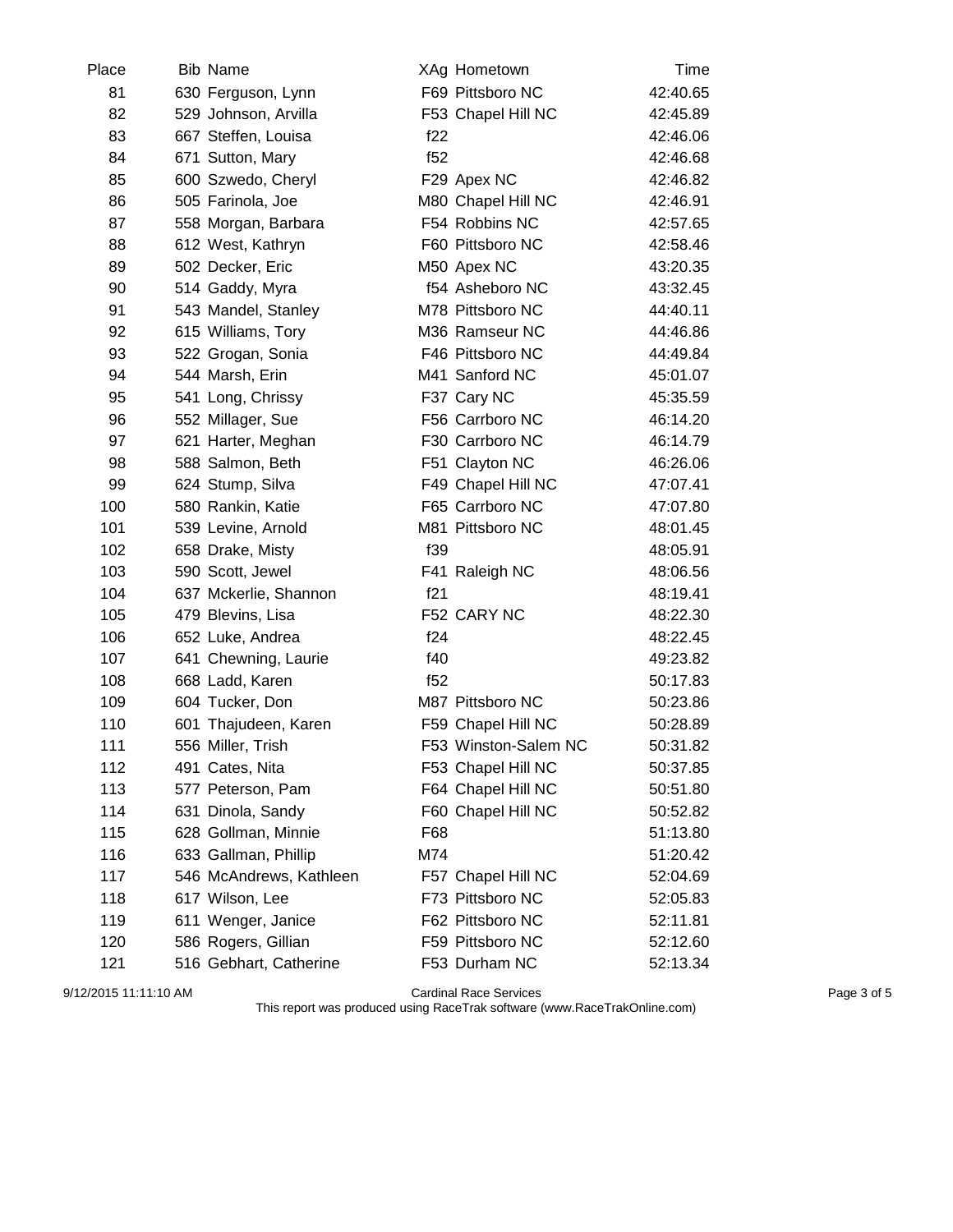| Place | <b>Bib Name</b>         |                 | XAg Hometown         | Time        |
|-------|-------------------------|-----------------|----------------------|-------------|
| 122   | 540 Lewis, Patti        |                 | M62 Chapel Hill NC   | 52:15.83    |
| 123   | 484 Brundage, Rachelle  |                 | F46 Cary NC          | 52:15.94    |
| 124   | 625 Poinsett, Amber     |                 | F30 Snow Camp NC     | 52:17.20    |
| 125   | 592 Simpson, Audra      |                 | F48 Durham NC        | 52:17.84    |
| 126   | 620 Ziccolella, Natalie |                 | F55 Durham NC        | 52:19.38    |
| 127   | 622 Apperson, Karen     |                 | F51 Chapel Hill NC   | 52:20.13    |
| 128   | 2382 Rehm, Jennifer     | f33             |                      | 52:20.36    |
| 129   | 2495 Freundiech, Donna  | f56             |                      | 52:41.03    |
| 130   | 651 Morton, Mark        | m <sub>52</sub> |                      | 52:53.79    |
| 131   | 660 Morton, Megan       | f15             |                      | 52:54.71    |
| 132   | 654 Gregory, Virginia   | f64             |                      | 53:02.83    |
| 133   | 567 Nessly, Larry       |                 | M68 Pittsboro NC     | 53:03.80    |
| 134   | 665 Powers, Anna        | f77             |                      | 53:41.82    |
| 135   | 561 Nabut, Cynthia      |                 | F57 DURHAM NC        | 53:43.98    |
| 136   | 618 Wright, David       |                 | M60 Chapel Hill NC   | 53:44.17    |
| 137   | 572 Patterson, Jennifer |                 | F45 Chapel Hill NC   | 54:57.32    |
| 138   | 492 Chapman, David      |                 | M80 Pittsboro NC     | 55:01.84    |
| 139   | 528 Hoffman, Ivy        |                 | F57 Pittsboro NC     | 55:04.82    |
| 140   | 581 Ravetto, Alicia     |                 | F58 Pittsboro NC     | 55:06.84    |
| 141   | 553 Miller, John        |                 | M60 Pittsboro NC     | 55:19.19    |
| 142   | 554 Miller, Kate        |                 | F55 Winston-Salem NC | 55:37.76    |
| 143   | 478 Bazzari, Phyllis    |                 | F61 Pittsboro NC     | 56:21.82    |
| 144   | 566 Nations, Laura      |                 | F37 Chapel Hill NC   | 56:59.00    |
| 145   | 503 Dyer, Jill          |                 | F49 Chapel Hill NC   | 57:06.08    |
| 146   | 661 Meredith, Kathleen  | f63             |                      | 57:41.86    |
| 147   | 517 Glover, Valerie     |                 | F52 Siler City NC    | 58:00.80    |
| 148   | 501 Deal, Wayne         |                 | M63 WAKE FOREST NC   | 58:03.81    |
| 149   | 497 Coppola, Barb       |                 | F60 WAKE FOREST NC   | 58:03.84    |
| 150   | 557 Moon, Robin         |                 | F66 Pittsboro NC     | 59:25.70    |
| 151   | 619 York, Mary          |                 | F67 Pittsboro NC     | 59:25.84    |
| 152   | 585 Rogers, Eugene      |                 | M70 Pittsboro NC     | 01:00:02.64 |
| 153   | 474 Andersen, Melvin    |                 | M69 Chapel Hill NC   | 01:01:47.76 |
| 154   | 473 Andersen, Christine |                 | F68 Chapel Hill NC   | 01:01:47.82 |
| 155   | 506 Faris, Stephanie    |                 | F39 Pittsboro NC     | 01:03:13.91 |
| 156   | 663 Bryan, Jane         | f57             |                      | 01:03:16.65 |
| 157   | 635 Donaldson, Sara     | f54             |                      | 01:03:16.77 |
| 158   | 627 Campbell, Doug      | M86             |                      | 01:03:18.30 |
| 159   | 2065 Owens, Jack        | M86             |                      | 01:03:23.81 |
| 160   | 568 Netzel, Amy         |                 | F37 Fuquay-Varina NC | 01:03:50.79 |
| 161   | 488 Buss, Christine     |                 | F65 Pittsboro NC     | 01:03:50.83 |
| 162   | 602 Thomas, Paula       |                 | F50 Snow Camp NC     | 01:04:00.33 |

9/12/2015 11:11:11 AM Cardinal Race Services Page 4 of 5